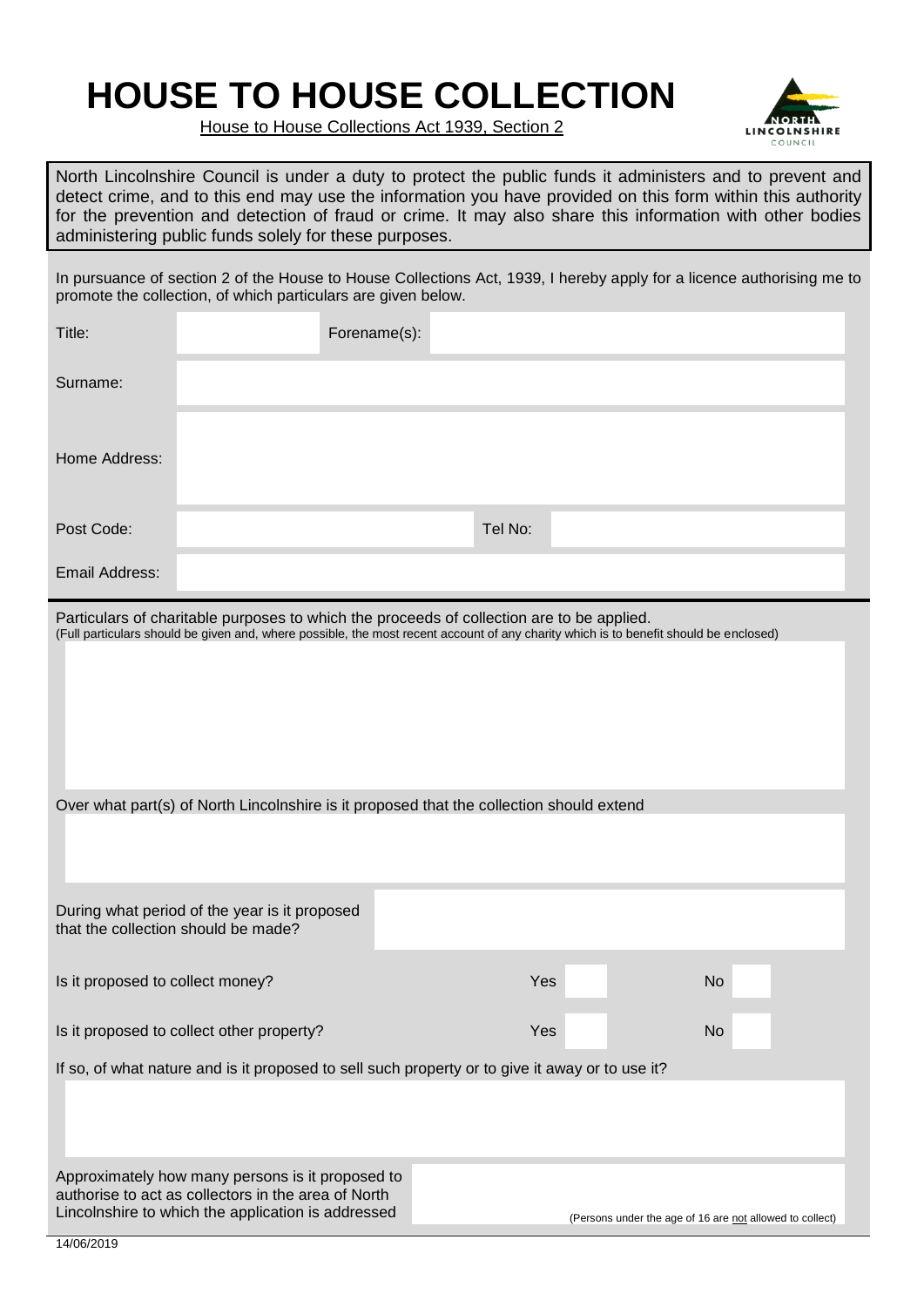| Is it proposed that remuneration should be paid out of the proceeds of the collection:                                                   |                                                                                                                                  |  |     |           |  |  |
|------------------------------------------------------------------------------------------------------------------------------------------|----------------------------------------------------------------------------------------------------------------------------------|--|-----|-----------|--|--|
| a)                                                                                                                                       | to collectors                                                                                                                    |  | Yes | <b>No</b> |  |  |
| b)                                                                                                                                       | to other persons                                                                                                                 |  | Yes | <b>No</b> |  |  |
| If so, at what rates and to what classes of persons?                                                                                     |                                                                                                                                  |  |     |           |  |  |
|                                                                                                                                          |                                                                                                                                  |  |     |           |  |  |
|                                                                                                                                          |                                                                                                                                  |  |     |           |  |  |
|                                                                                                                                          |                                                                                                                                  |  |     |           |  |  |
|                                                                                                                                          | Is application being made for licences for collections for the same                                                              |  |     |           |  |  |
| Yes<br><b>No</b><br>purpose in other licensing authorities?                                                                              |                                                                                                                                  |  |     |           |  |  |
|                                                                                                                                          | If so, to which licensing authorities?                                                                                           |  |     |           |  |  |
|                                                                                                                                          |                                                                                                                                  |  |     |           |  |  |
|                                                                                                                                          | And, approximately, how many persons in all is it<br>proposed to authorise to act as collectors?                                 |  |     |           |  |  |
|                                                                                                                                          |                                                                                                                                  |  |     |           |  |  |
| Has the applicant or to the knowledge of the applicant, anyone<br>Yes<br>associated with the promotion of the collection, been refused a |                                                                                                                                  |  |     | <b>No</b> |  |  |
|                                                                                                                                          | licence or order under the Act, or had a licence or order revoked?                                                               |  |     |           |  |  |
| If so, give particulars                                                                                                                  |                                                                                                                                  |  |     |           |  |  |
|                                                                                                                                          |                                                                                                                                  |  |     |           |  |  |
|                                                                                                                                          |                                                                                                                                  |  |     |           |  |  |
|                                                                                                                                          |                                                                                                                                  |  |     |           |  |  |
| Is it proposed to promote this collection in conjunction with a<br>street collection?                                                    |                                                                                                                                  |  | Yes | <b>No</b> |  |  |
| collection?                                                                                                                              | If so, is it desired that the accounts of this collection should be<br>combined wholly or in part with the account of the street |  | Yes | No        |  |  |
| If the collection is for a War Charity, state if such charity has<br>been registered or exempted from registration under the War         |                                                                                                                                  |  |     |           |  |  |
| Charities Act 1940, and give name of registration authority and<br>date of registration or exemption.                                    |                                                                                                                                  |  |     |           |  |  |